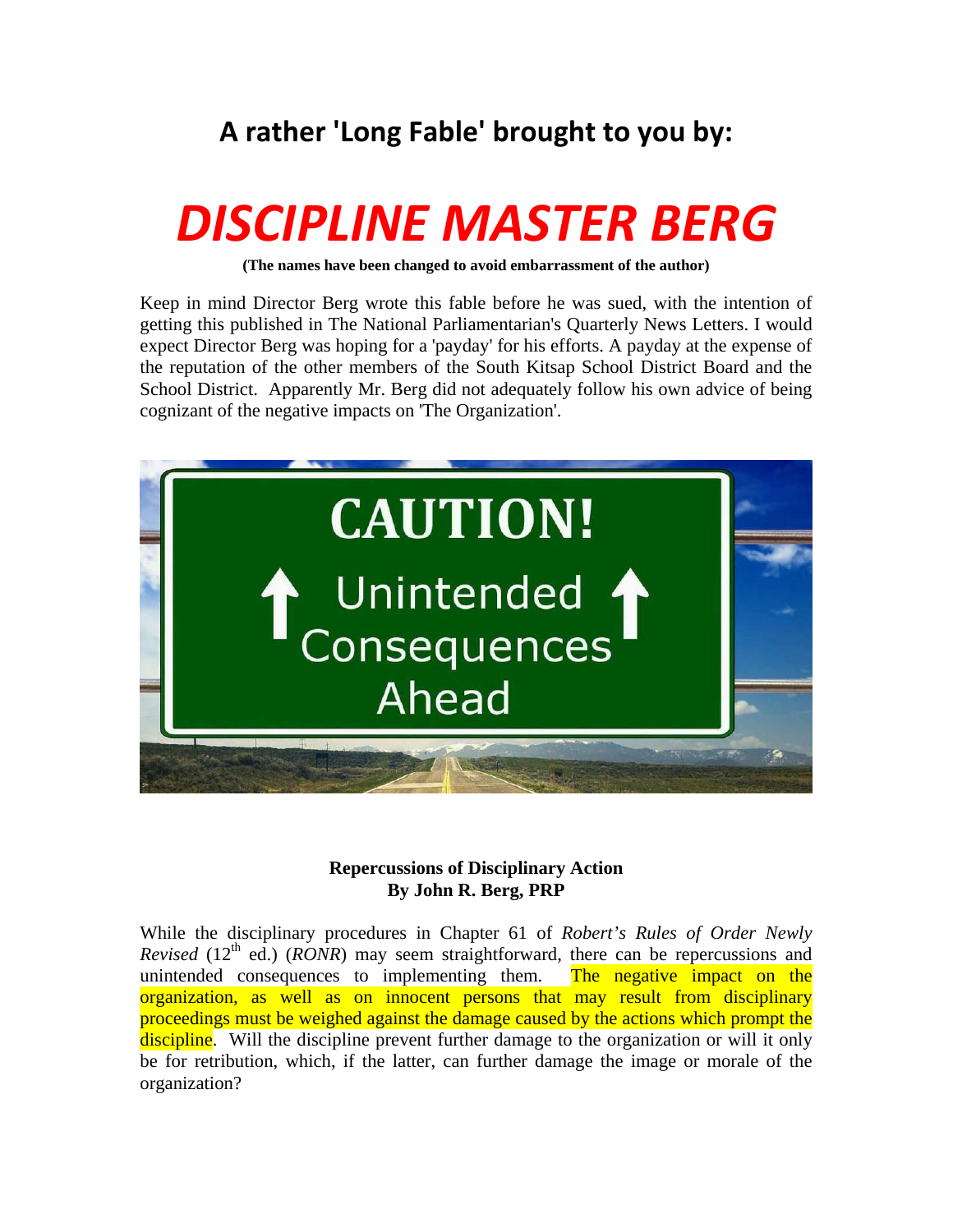Following is an account of on an ongoing situation occurring in a school district in the state of Washington. The names of the parties involved have been thinly veiled for purposes of literary style.

Directors Brown and Dean were elected to the school board in 2019, joining the other three incumbent board members. Dir. Dean immediately took an adversarial position with the remainder of the board. Dir. Dean referred to the board as "you" while the remainder of the board members referred to the board as "we". Dir. Dean would visit the schools unannounced rather than coordinate through the superintendent, as was the established custom. Assuming a role similar to Delores Umbridge as a Grand Inquisitor in J. K. Rowling's *Harry Potter* series, Dir. Dean's intimidation of staff even included requesting all copies of emails of staff members who appeared critical of Dir. Dean.

Dir. Dean expressed an open distain for parliamentary procedure and *RONR* in particular and routinely ignored rulings of the chair. When the approval of 40 pages with hundreds of individual expenditures were on the consent agenda, Dir. Dean would insist on raising questions on individual expenditures. The raising of the questions suggested that the expenditures were somehow improper, but there was never any follow-up to the insinuations. The result was that the insinuations of impropriety were left hanging in the minds of the public, thus damaging public confidence in the school district.

In a public board meeting in October of 2020, Dir. Dean and the superintendent openly disagreed on specific facts and, in effect, called each other liars in the meeting. Dir. Brown attempted to resolve the dispute by asking each of them by email to provide documentation for their statement of the facts. The superintendent responded with references to source documents, while Dir. Dean not only failed to supply source documents, but responded with a 1400-word tirade about how Dir. Brown had no authority to conduct an investigation and intimidate the superintendent. (The superintendent was not intimidated, but appreciated the fact that Dir. Dean was called out on the false statement.)

Dir. Dean, with an associate, Mr. Kearn, manage an anonymous website critical of the school district. The website purports to represent an actual committee supporting the schools, but no one is named on the website as being responsible for it.

When the board approved a school tax levy in November of 2020 by a vote of 4-1, Dir. Dean not only opposed it, but publicly campaigned against it on the ballot, even publicly addressing the city council to oppose the levy that had been approved by the board. This was a clear violation of a board member's fiduciary duty of obedience to the decision of a majority of the board. The board later addressed this violation with Dir. Dean in executive session.

The last straw came after the district conducted a survey of the staff, parents and community in April of 2021. Many of the comments came back referring to dysfunction on the board but the only director mentioned by name in the comments was Dir. Dean.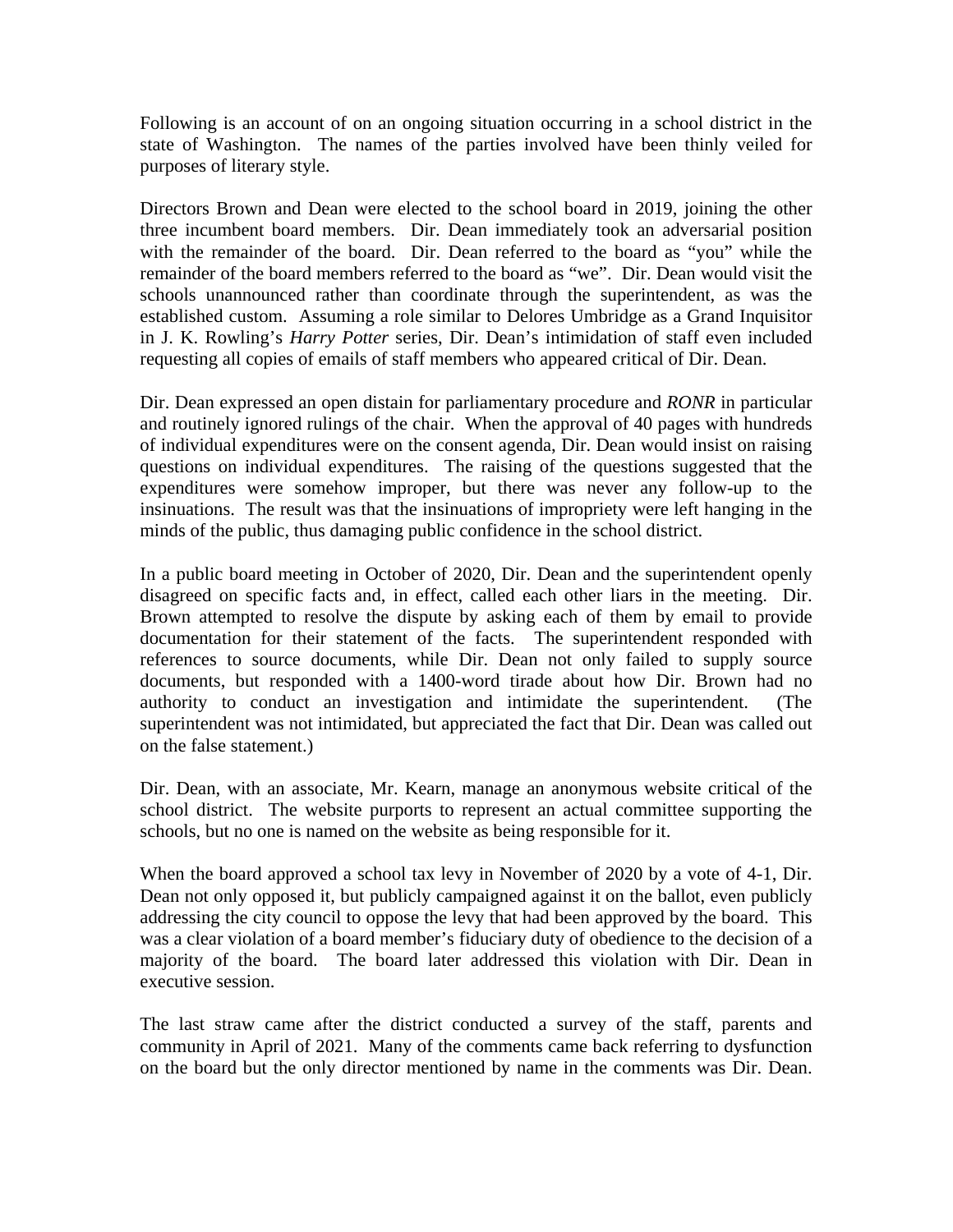Dir. Brown prepared a motion to appoint an investigating committee to consider censure of Dir. Dean in accordance with RONR 63:11.

Because the law specified that any meeting of three directors constituted a public meeting, the motion appointed two committees of two members each to work in parallel and report back. At the April 21 board meeting, Dir. Reticent moved to have the proposed motion removed from the agenda. Dir. Dean insisted that it be left on the agenda and addressed in public. When the main motion to refer came up on the agenda, Dir. Dean introduced a substitute motion to censure Dir. Dean for unspecified offenses. It failed. Had that motion been adopted, there would have been no investigation. The motion to appoint the committee was adopted 3-1.

Later in that same meeting, Dir. Dean handed the chair a large manila envelope with charges against Dir. Brown, demanding that the chair investigate the charges.

At the next meeting on May  $5<sup>th</sup>$ , upon the advice of the district's legal counsel, the motion to establish the investigating committee was amended to specify an outside investigator, rather than the original two committees.

Prior to the May  $19<sup>th</sup>$  meeting, Dir. Brown provided a 70-page response to the charges made by Dir. Dean and an executive session was scheduled to discuss them. Dir. Dean chose not to attend the executive session. After the executive session, the board voted to dismiss the charges against Dir. Brown as "baseless, without merit, and dilatory."

Later in that meeting, Dir. Dean attempted to also make similar accusations against Dir. Surry and Dir. Gold, with envelopes delivered to the Board President, Dir. Gold, as was done at the April 21st meeting. (Dir. Surry and Dir. Gold had joined Dir. Brown in adopting the original motion to investigate Dir. Dean.) This time Dir. Dean's action was ruled out of order under the previously mentioned RONR 63:11, which states, If a member introduces a resolution preferring charges unsupported by an investigating committee's recommendation, the chair must rule the resolution out of order, informing the member that it would instead be in order to move the appointment of such a committee…

Dir. Dean declined to take the appropriate action to move to appoint an investigating committee when offered the opportunity. Dir. Dean ignored the chair's ruling that the presentation of the charges was out of order and insisted that the chair must investigate the charges made in a public meeting. The chair took no action on the envelopes presented. However, Dir. Dean published the charges through Mr. Kearn on their website.

No report back had yet been made on the investigation of Dir. Dean by the July 21 meeting. Dir. Dean there introduced a motion to recognize that allegations of misconduct were brought by Dir. Dean against two members at the May 19<sup>th</sup> meeting, and to require action in response to them. That motion failed. Had that motion passed, it would have effectively reversed the chair's ruling that the original charges were out of order.